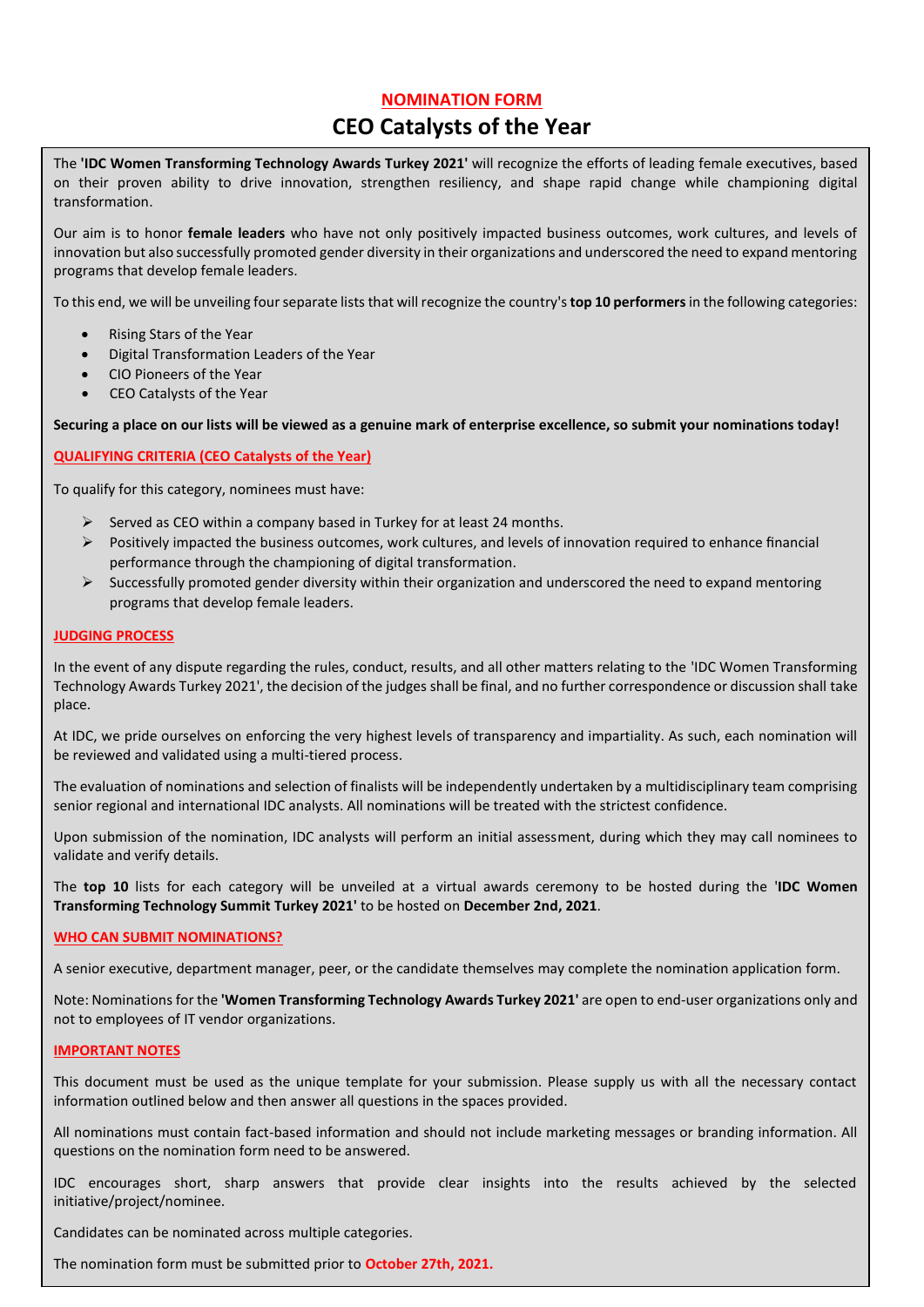# **Contact details of the nominee:**

| Name:           |  |
|-----------------|--|
| Title:          |  |
| Company:        |  |
| Postal Address: |  |
| City, Country:  |  |
| Telephone:      |  |
| Mobile:         |  |
| Email:          |  |

**Business Impact**: Describe the business impact of the digital innovation initiative/s or project/s you have undertaken over the past 24 months. As much as possible, please detail the clear business outcomes that were achieved, including any quantifiable outcomes. Compare the outcomes to the objectives/goals established at the outset of the initiative.

**Vision:** Describe the digitally aligned strategic vision you have adopted and empowered in your organization.

**Business Value**: Describe the value outcomes and business impact of your digital transformation leadership over the past 24 months.

**Initiatives/ Projects**: List the initiative/s or projects rolled out by the organization under your leadership that has/have helped raise awareness around the importance of gender diversity.